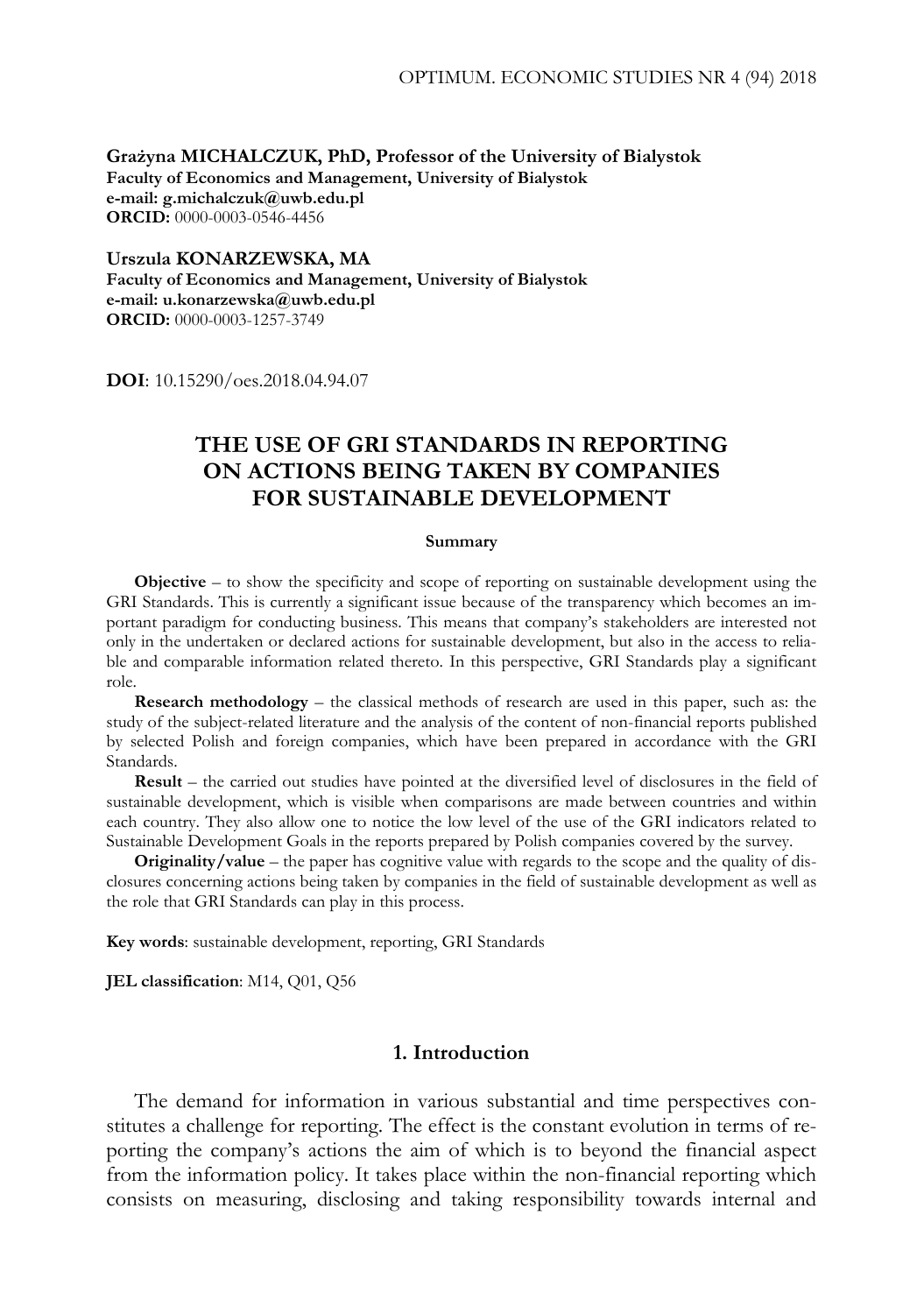external stakeholders for results and efficienty in economic, social and environmental terms [Global Reporting Initiative*,* 2011, p. 3].

Non-financial reporting is a complex and multi-faceted process. Sustainable development is an essential area of companies' actions which ought to be included in reports. Regulatory institutions notice such necessity, which is visible in the solutions introduced in particular countries. They oblige the selected groups of companies to reveal information concerning social and environmental issues (also in the area of sustainable development).

As the consequence, presently more and more companies are not focused solely on providing information about financial issues. It takes place mainly within the frameworks of separate non-financial reporting. However, what is crucial is that information obtained from it ought to be of proper quality and can be used for making comparisons. It determines the activities that aim at the elaboration and strengthening of stable and widely accepted bases of the information system of companies [Śnieżek, Wiatr, 2014, p. 407] which is based on standards. In the presented perspective the GRI Standards are crucial. Their basic aim is to provide transparent and consistent principles in terms of creating reports on sustainable development and to encourage organizations to present reliable data. It is worth emphasizing that the reports elaborated in accordance with the GRI Standards are not solely the collection of the results of the activities. They also include the adopted strategy and conditionings as well as the aims of sustainable development.

The aim of the paper is to show the specificity and scope of reporting on sustainable development using the GRI Standards. The realization of this aim was possible on the basis of the literature review and the analysis of the contents of nonfinancial reports of selected Polish and foreign companies.

#### **2. Reporting in the sphere of sustainable development**

Providing stakeholders with transparent, consistent and clear information presenting the achievements of organizations both with regards to the financial and non-financial aspects of conducted activity determines the necessity to go beyond the frameworks of financial reporting [Michalczuk et al., 2017, p. 33]. However, it constitutes a challenge because so far financial reports which are based on standards constituted the main source of information. The reports go beyond financial information in the following ways:

- 1. Management commentary as a separate part (non-financial information statement).
- 2. Separate reporting (non-financial reports).

Of particular importance is the development of separate reporting that includes non-financial information. Such reporting is connected with revealing data concerning the company's actions dedicated for separate groups of stakeholders in the precisely defined time perspective [Wróbel, 2016, p. 85]. It means that by means of such reports companies display their economic, social and environmental impact on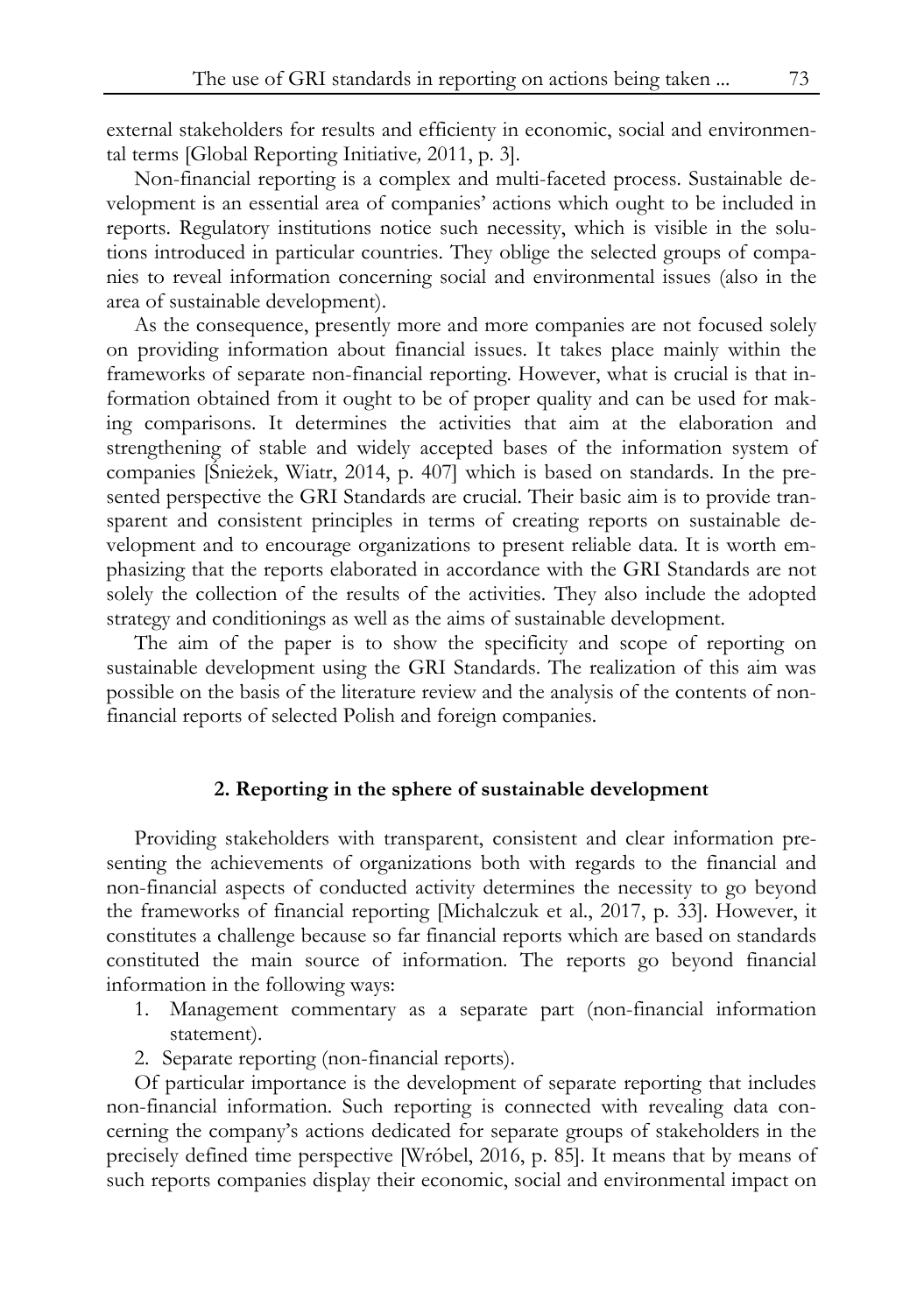the surrounding and the effects connected with it. The information constitutes the reflection of the companies' actions for sustainable development that is dictated by climate changes, the depletion of the natural resources and by the progressive degradation of the natural environment.

The concept of sustainable development in quality terms constitutes the proposal of a new form of conscious and responsible life having both individual and social character and based on the principle of development together with the social and natural surrounding – while taking into consideration ecological limitations and social expectations. It is based on the assumption that the main objective of actions ought not to be the maximizing of benefits, but the aspiration to create and preserve the socio-economic stability. In this aspect it appears to be crucial to use limited resources in the way that creates conditions for both the development and preservation of high standards in economic, socio-cultural and environmental terms for both particular social groups of the contemporary world and for the future generations [Rogall, 2010, p. 44].

The response to the challenges of sustainable development is the UN Agenda 2030 adopted in 2015 by the UN member states. It comprises 17 *Sustainable Development Goals* (SDGs) and 169 interrelated tasks which are, to a large degree, based on the *Millenium Development Goals* (MDGs) realized in the years 2000-2015. Sustainable Development Goals are intended to solve sensitive global problems chiefly by means of adjusting the macroeconomic concept of sustainable development to the economic reality that is targeted at the development of companies [Gadomska-Lila, Wasilewicz, 2016, p. 303].

From the microeconomic perspective (of a company) sustainable development means such strategy of acting that not only satisfies the current needs of the organization and its stakeholders, but also protects, sustains and reinforces man and the sources of resources that will be necessary in the future [*Business Strategy*..., 1992, p. 1]. Hence of key importance is the involvement of companies in the realization of the concept of sustainable development because only such approach enables all the undertaken actions to constitute a coordinated and logical sequence, which in a long-term perspective will contribute to the realization of the mutual vision of development [Jastrzębska, 2016, p. 40]. It is dictated by the fact that companies have considerable impact on the rate and quality of the global economic development, shape the level and conditions of employment, decide upon the value and directions of allocating funds for innovations, including the breakthrough social and ecological solutions.

Therefore, transparency becomes an important paradigm of running a business. The company's surrounding is interested not only in the undertaken or declared activities for the realization of Sustainable Development Goals, but chiefly in the effects of such actions. It determines the need to submit specific data connected with it [Global Reporting Initiative ..., 2017, p. 10; Kaputa, 2013, p. 115].

Companies may publish information on the sphere of sustainable development in various documents, among others in the report of the management board or in non-financial (social and integrated) reports. Non-financial reports are not included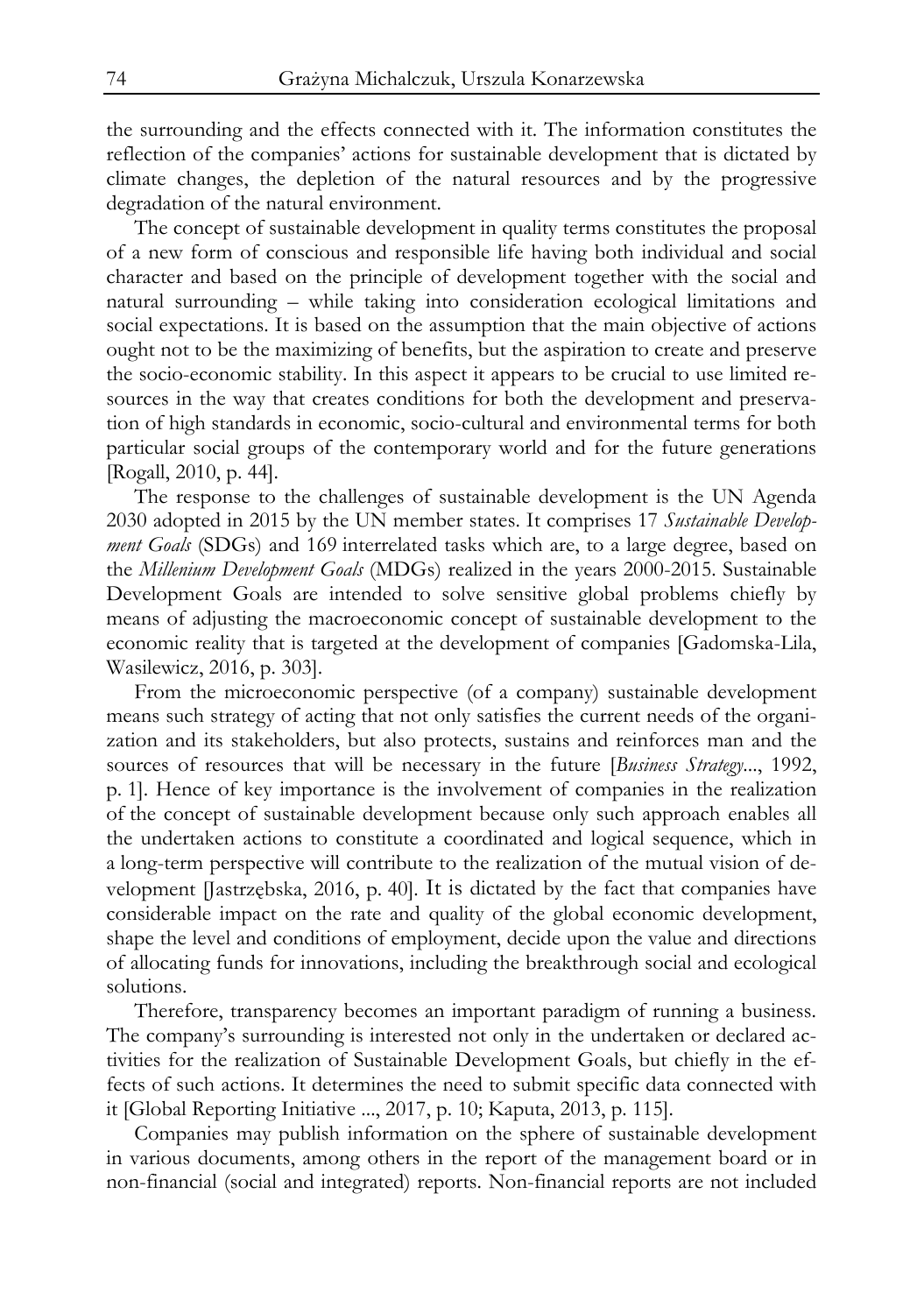in the standard, owing to which they are characterized by the freedom in the preparation process as well as by varied information scope. They are not subject to the external verification. Owing to this their reliability and comparability are reduced. Therefore, there are undertaken actions that aim at standardizing them. In this aspect particular importance is attached to the instruments elaborated by the *Global Reporting Initiative* (GRI), the independent international organization established in 1997. The regulations provided by GRI are a certain type of recommendations for the companies making reports that enable them understanding not only the requirements and principles included there, but also the entire process of social reporting [Anam, 2013, p. 71].

The activities of the *Global Reporting Initiative* include not only preparing the most accepted guidelines regarding reporting, but they also comprise active activities that are undertaken in order to support companies in achieving and submitting reports on the Sustanaible Development Goals. The main assumption of the report prepared in accordance with GRI is the provision of properly balanced information on the organization's effectiveness with regards to sustainable development, both in the positive and negative aspect [Global Reporting Initiative, 2016, p. 3].

A considerable role in reporting sustanaible development is attached to the document referred to as *SDG Compass* which is elaborated by GRI in cooperation with the UN Global Compact and the World Business Council for Sustainable Development. It ensures, among others, the sets of applicable indicators that specify the contribution in the realization of Sustainable Development Goals. They are included in the latest standards of non-financial reporting prepared by the *Global Reporting Initiative* – GRI Standards, which consititute the updating of the GRI G4 Guidelines (table 1).

#### **TABLE 1**

| Sustainable<br>Development<br>Goals |                                                                                                        | <b>GRI</b> indicators                                                                     |  |  |  |  |  |
|-------------------------------------|--------------------------------------------------------------------------------------------------------|-------------------------------------------------------------------------------------------|--|--|--|--|--|
|                                     | $103 - 2$                                                                                              | The management approach and its components                                                |  |  |  |  |  |
| 1.                                  | $202 - 1$                                                                                              | Ratios of standard entry level wage by gender compared to local minimum<br>wage           |  |  |  |  |  |
| No poverty                          | $203 - 2$                                                                                              | Significant indirect economic impacts                                                     |  |  |  |  |  |
|                                     | Operations with significant actual and potential negative impacts on local<br>$413 - 2$<br>communities |                                                                                           |  |  |  |  |  |
|                                     | $201-1$                                                                                                | Direct economic value generated and distributed                                           |  |  |  |  |  |
|                                     | $203 - 1$                                                                                              | Infrastructure investments and services supported                                         |  |  |  |  |  |
| 2.                                  | $203 - 2$                                                                                              | Significant idirect economic impacts                                                      |  |  |  |  |  |
| Zero hunger                         | $411 - 1$                                                                                              | Indicents of violations involving rights of indigenous peoples                            |  |  |  |  |  |
|                                     | $413 - 2$                                                                                              | Operations with significant actual and potential negative impacts on local<br>communities |  |  |  |  |  |

### **Indicators included in GRI Standards in combination with Sustainable Development Goals**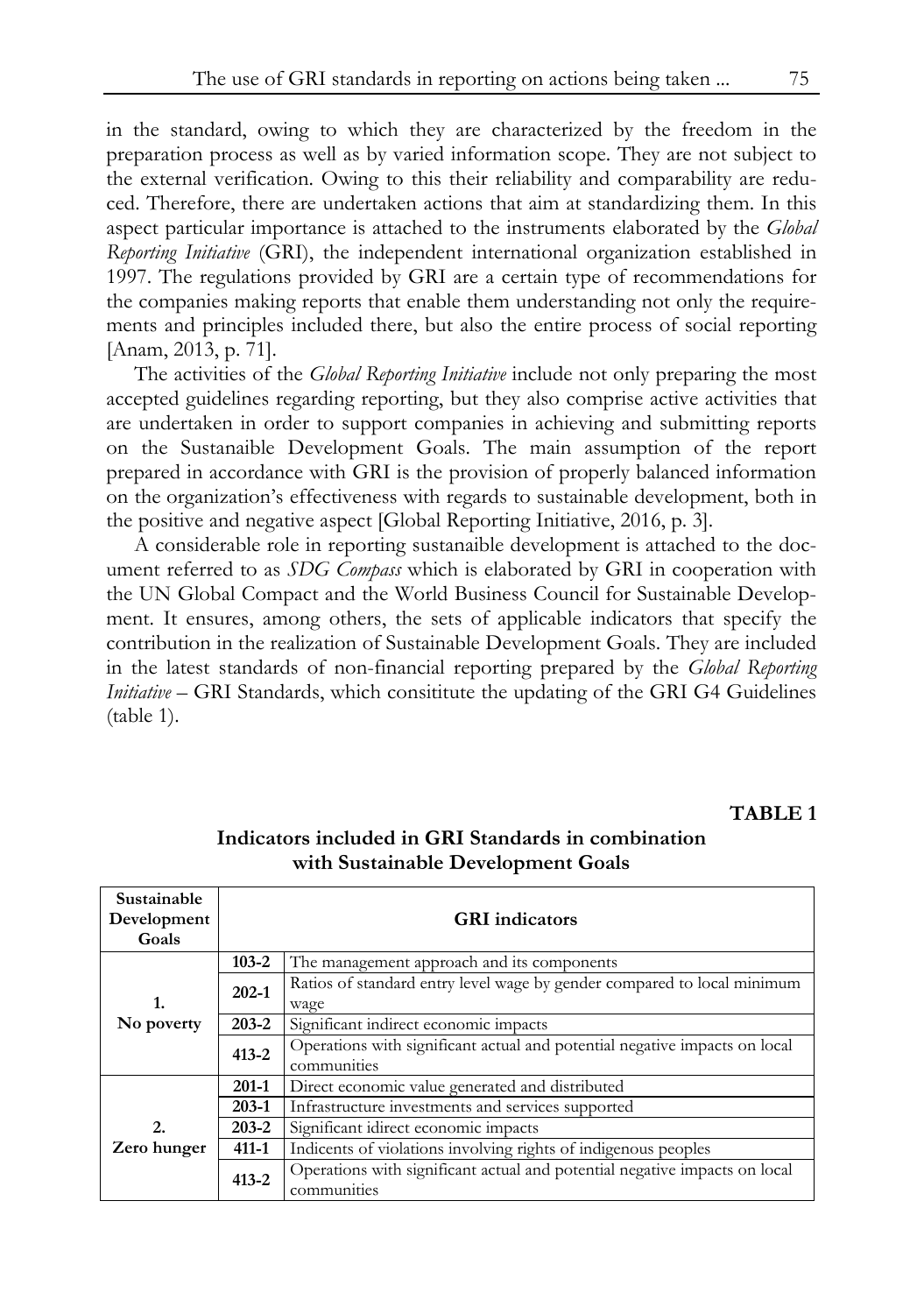| Sustainable |                                                                             |                                                                                                   |  |  |  |  |  |  |  |  |
|-------------|-----------------------------------------------------------------------------|---------------------------------------------------------------------------------------------------|--|--|--|--|--|--|--|--|
| Development |                                                                             | <b>GRI</b> indicators                                                                             |  |  |  |  |  |  |  |  |
| Goals       |                                                                             |                                                                                                   |  |  |  |  |  |  |  |  |
|             | 203-2                                                                       | Significant indirect economic impacts                                                             |  |  |  |  |  |  |  |  |
|             | $305 - 1$                                                                   | Direct (Scope 1) GHG emissions                                                                    |  |  |  |  |  |  |  |  |
|             | 305-2                                                                       | Energy indirect (Scope 2) GHG emissions                                                           |  |  |  |  |  |  |  |  |
|             | $305 - 3$                                                                   | Other indirect (Scope 3) GHG emissions                                                            |  |  |  |  |  |  |  |  |
|             | 305-6                                                                       | Emissions of ozone depleting substances (ODS)                                                     |  |  |  |  |  |  |  |  |
| 3.          | 305-7                                                                       | Nitrogen oxides (NO <sub>X</sub> ), sulphur oxides (SO <sub>X</sub> ) and other insignificant air |  |  |  |  |  |  |  |  |
| Good health |                                                                             | emissions                                                                                         |  |  |  |  |  |  |  |  |
| and         | 306-1                                                                       | Water discharge by quality and destination                                                        |  |  |  |  |  |  |  |  |
| well-being  | 306-2                                                                       | Waste by type and disposal method                                                                 |  |  |  |  |  |  |  |  |
|             | $306 - 3$                                                                   | Significant spills                                                                                |  |  |  |  |  |  |  |  |
|             | 306-4                                                                       | Transport of hazardous waste                                                                      |  |  |  |  |  |  |  |  |
|             | $403 - 2$                                                                   | Types of injury and rates of injury, occupational diseases, lost days and ab-                     |  |  |  |  |  |  |  |  |
|             |                                                                             | senteeism and number of work-related fatalities                                                   |  |  |  |  |  |  |  |  |
|             | $403 - 3$                                                                   | Workers with high incidence or high risk of diseases related to their occu-                       |  |  |  |  |  |  |  |  |
|             |                                                                             | pation                                                                                            |  |  |  |  |  |  |  |  |
| 4.          | 102-27                                                                      | Collective knowledge of the highest governance body                                               |  |  |  |  |  |  |  |  |
| Quality     | $404 - 1$                                                                   | Average hours of training per year, per employee                                                  |  |  |  |  |  |  |  |  |
| education   |                                                                             |                                                                                                   |  |  |  |  |  |  |  |  |
|             | $102 - 22$<br>Composition of the highest governance body and its committees |                                                                                                   |  |  |  |  |  |  |  |  |
|             | 102-24                                                                      | Nominating and selecting the highest governance body                                              |  |  |  |  |  |  |  |  |
|             | $103 - 2$                                                                   | The management approach and its components                                                        |  |  |  |  |  |  |  |  |
|             | $201-1$                                                                     | Direct economic value generated and distributed                                                   |  |  |  |  |  |  |  |  |
|             | $202 - 1$                                                                   | Ratios of standard entry level wage by gender compared to local minimum                           |  |  |  |  |  |  |  |  |
|             |                                                                             | wage                                                                                              |  |  |  |  |  |  |  |  |
|             | 203-1                                                                       | Infrastructure investments and services supported                                                 |  |  |  |  |  |  |  |  |
| 5.          | $401 - 1$                                                                   | New employee hires and employee turnover                                                          |  |  |  |  |  |  |  |  |
| Gender      | $401 - 3$                                                                   | Parental leave                                                                                    |  |  |  |  |  |  |  |  |
| equality    | $404 - 1$                                                                   | Average hours of training per year, per employee                                                  |  |  |  |  |  |  |  |  |
|             | $404 - 3$                                                                   | Percentage of employees receiving regular performance and career                                  |  |  |  |  |  |  |  |  |
|             |                                                                             | development reviews                                                                               |  |  |  |  |  |  |  |  |
|             | $405 - 1$                                                                   | Diversity of governance bodies and employees                                                      |  |  |  |  |  |  |  |  |
|             | $405 - 2$                                                                   | Ratio of basic salary and remuneration of women to men                                            |  |  |  |  |  |  |  |  |
|             | $406 - 1$                                                                   | Incidents of discrimination and corrective actions taken                                          |  |  |  |  |  |  |  |  |
|             | 414-1                                                                       | New suppliers that were screened using social criteria                                            |  |  |  |  |  |  |  |  |
|             | $414 - 2$                                                                   | Negative social impacts in the supply chain and actions taken                                     |  |  |  |  |  |  |  |  |
|             | $303-1$                                                                     | Water withdrawal by source                                                                        |  |  |  |  |  |  |  |  |
|             | $303 - 2$                                                                   | Water sources significantly affected by withdrawal of water                                       |  |  |  |  |  |  |  |  |
|             | $303 - 3$                                                                   | Water recycled and reused                                                                         |  |  |  |  |  |  |  |  |
|             | $304-1$                                                                     | Operational sites owned, leased, managed in, or adjacent to, protected                            |  |  |  |  |  |  |  |  |
| 6.          |                                                                             | areas and areas of high biodiversity value outside protected areas                                |  |  |  |  |  |  |  |  |
| Clean       | 304-2                                                                       | Significant impacts of activities, products and services on biodiversity                          |  |  |  |  |  |  |  |  |
| water and   | $304 - 3$                                                                   | Habitats protected or restored                                                                    |  |  |  |  |  |  |  |  |
| sanitation  | 304-4                                                                       | IUCN Red List species and national conservation list species with habitats                        |  |  |  |  |  |  |  |  |
|             |                                                                             | in areas affected by operations                                                                   |  |  |  |  |  |  |  |  |
|             | 306-1                                                                       | Water discharge by quality and destination                                                        |  |  |  |  |  |  |  |  |
|             | 306-2                                                                       | Waste by type and disposal method                                                                 |  |  |  |  |  |  |  |  |
|             | 306-3                                                                       | Significant spills                                                                                |  |  |  |  |  |  |  |  |
|             | 306-5                                                                       | Water bodies affected by water discharges and/or runoff                                           |  |  |  |  |  |  |  |  |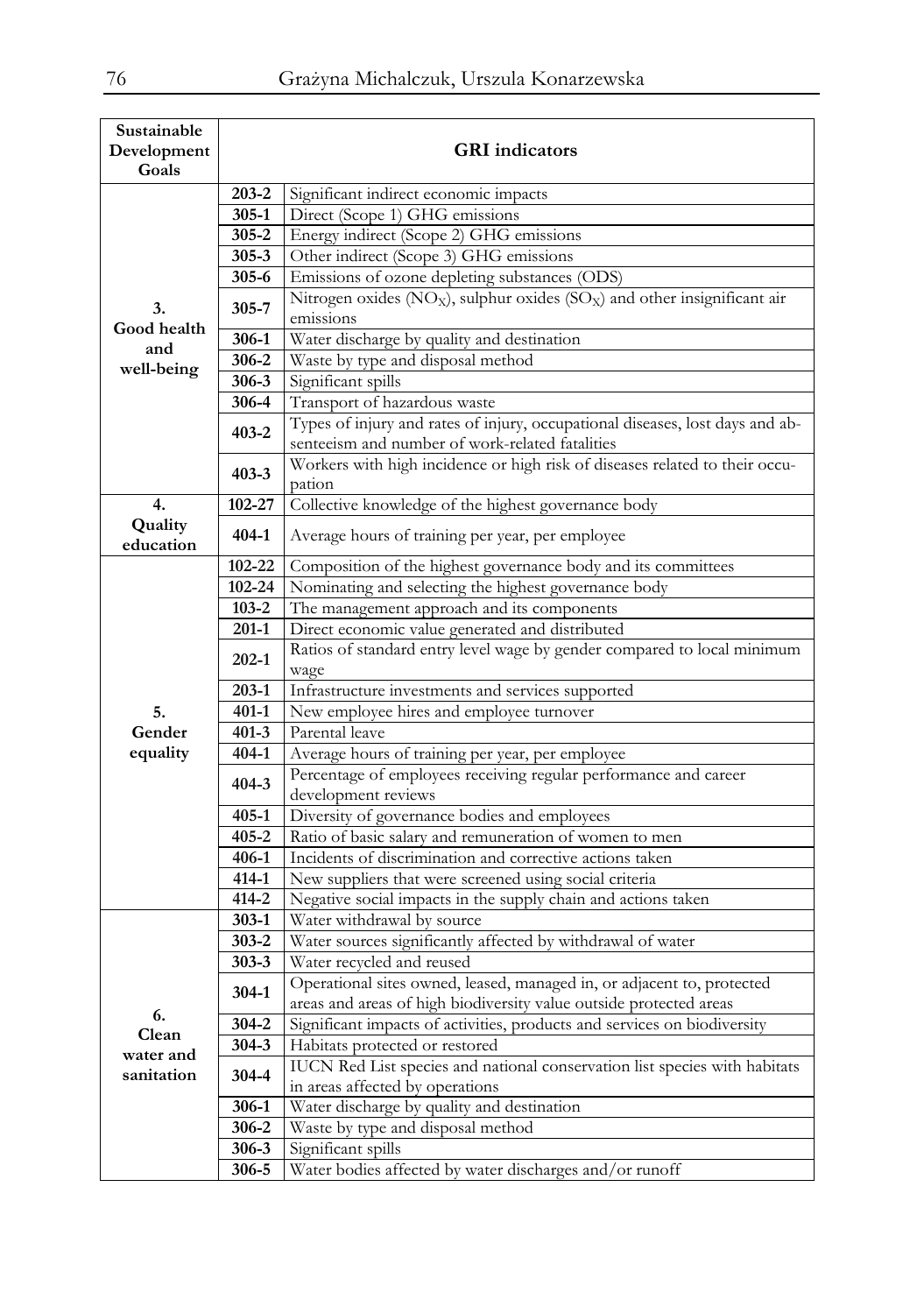| Sustainable<br>development |           | <b>GRI</b> indicators                                                                                             |
|----------------------------|-----------|-------------------------------------------------------------------------------------------------------------------|
| goals                      |           |                                                                                                                   |
|                            | $201-1$   | Direct economic value generated and distributed                                                                   |
|                            | $203 - 1$ | Infrastructure investments and services supported                                                                 |
| 7.                         | $302 - 1$ | Energy consumption within the organization                                                                        |
| Affordable                 | $302 - 2$ | Energy consumption outside the organization                                                                       |
| and clean                  | $302 - 3$ | Energy intensity                                                                                                  |
| energy                     | $302 - 4$ | Reduction of energy consumption                                                                                   |
|                            | 302-5     | Reductions in energy requirements of products and services                                                        |
|                            | 102-41    | Collective bargaining agreements                                                                                  |
|                            | $102 - 8$ | Information on employees and other workers                                                                        |
|                            | $103 - 2$ | The management approach and its components                                                                        |
|                            | 201-1     | Direct economic value generated and distributed                                                                   |
|                            |           | Ratios of standard entry level wage by gender compared to local minimum                                           |
|                            | $202 - 1$ | wage                                                                                                              |
|                            | 202-2     | Proportion of senior management hired from the local community                                                    |
|                            | $203 - 2$ | Significant indirect economic impacts                                                                             |
|                            | $301 - 1$ | Materials used by weight or volume                                                                                |
|                            | $301 - 2$ | Recycled input materials used                                                                                     |
|                            | $301 - 3$ | Reclaimed products and their packaging materials                                                                  |
|                            | $302 - 1$ | Energy consumption within the organization                                                                        |
|                            | $302 - 2$ | Energy consumption outside the organization                                                                       |
|                            | $302 - 3$ | Energy intensity                                                                                                  |
|                            | 302-4     | Reduction of energy consumption                                                                                   |
|                            | $302 - 5$ | Reductions in energy requirements of products and services                                                        |
|                            | $303 - 3$ | Water recycled and reused                                                                                         |
|                            | 401-1     | New employee hires and employee turnover                                                                          |
|                            | $401 - 2$ | Benefits provided to full-time employees that are not provided to tempo-                                          |
| 8.                         |           | rary or part-time employees                                                                                       |
| Decent work                | $401 - 3$ | Parental leave                                                                                                    |
| and economic               | $402 - 1$ | Minimum notice periods regarding operational changes                                                              |
| growth                     | $403 - 1$ | Workers representation in formal joint management-worker health and<br>safety committees                          |
|                            |           | Types of injury and rates of injury, occupational diseases, lost days and                                         |
|                            | $403 - 2$ | absenteeism and number of work-related fatalities                                                                 |
|                            |           | Workers with high incidence or high risk of diseases related to their                                             |
|                            | $403 - 3$ | occupation                                                                                                        |
|                            | $403 - 4$ | Health and safety topics covered in formal agreements with trade unions                                           |
|                            | $404 - 1$ | Average hours of training per year, per employee                                                                  |
|                            | $404 - 2$ | Programs for upgrading employee skills and transition assistance programs                                         |
|                            | $404 - 3$ | Percentage of employees receiving regular performance and career                                                  |
|                            |           | development reviews                                                                                               |
|                            | 405-1     | Diversity of governance bodies and employees                                                                      |
|                            | $405 - 2$ | Ratio of basic salary and remuneration of women to men                                                            |
|                            | 406-1     | Incidents of discrimination and corrective actions taken                                                          |
|                            | $407 - 1$ | Operations and suppliers in which the right to freedom of association and<br>collective bargaining may be at risk |
|                            | $408 - 1$ | Operations and suppliers at significant risk for incidents of child labor                                         |
|                            |           | Operations and suppliers at significant risk for incidents of forced or com-                                      |
|                            | $409-1$   | pulsory labor                                                                                                     |
|                            | 414-1     | New suppliers that were screened using social criteria                                                            |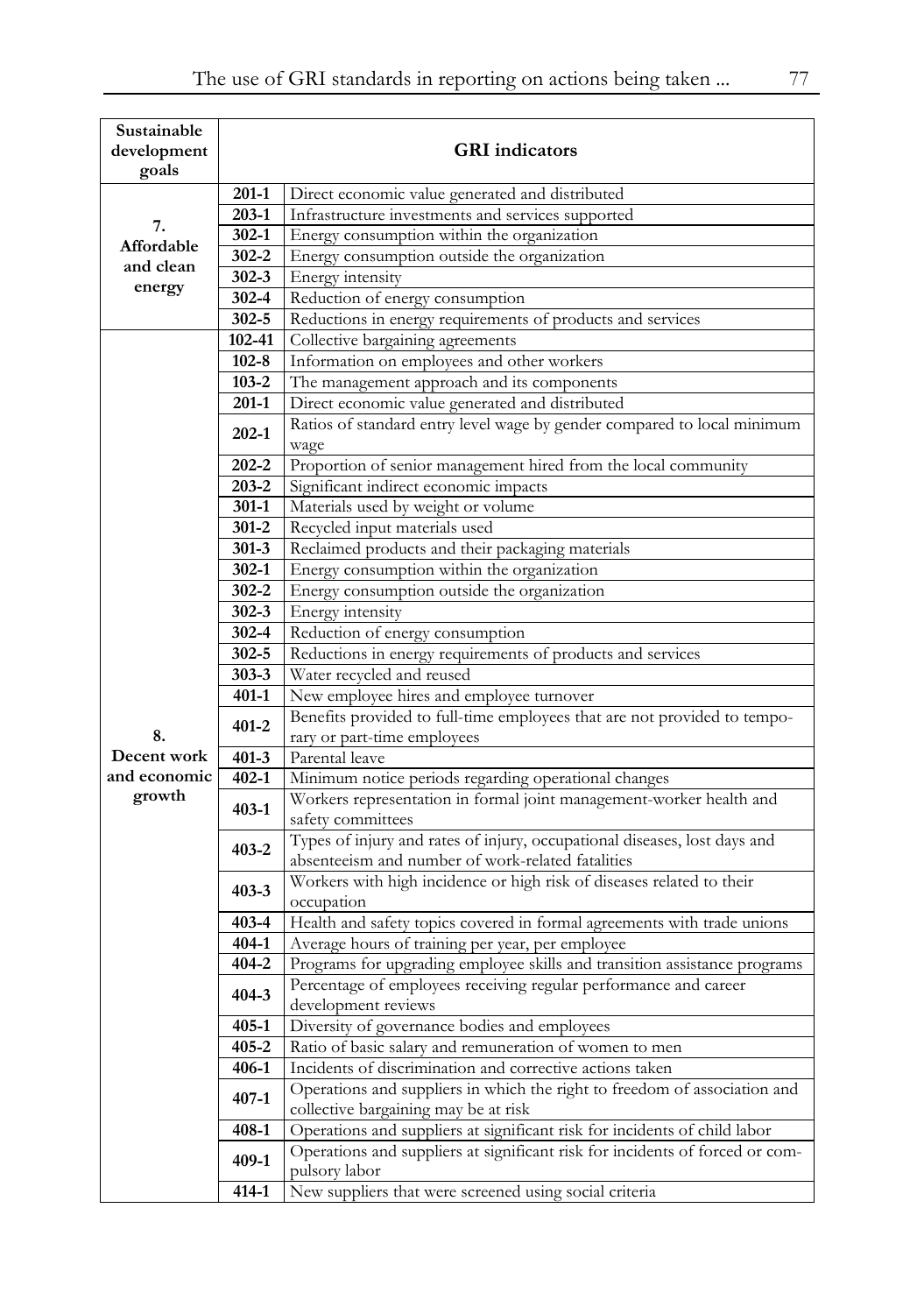| Sustainable<br>development |                    | <b>GRI</b> indicators                                                                                                                    |
|----------------------------|--------------------|------------------------------------------------------------------------------------------------------------------------------------------|
| goals                      |                    |                                                                                                                                          |
|                            | $414 - 2$          | Negative social impacts in the supply chain and actions taken                                                                            |
| 9.                         | $201-1$            | Direct economic value generated and distributed                                                                                          |
| Industry,                  |                    |                                                                                                                                          |
| innovation                 |                    |                                                                                                                                          |
| and infra-                 | 203-1              | Infrastructure investments and services supported                                                                                        |
| structure                  |                    |                                                                                                                                          |
| 10.                        | $203 - 2$          | Significant indirect economic impacts                                                                                                    |
| Reduced                    |                    |                                                                                                                                          |
| inequalities               | $405 - 2$          | Ratio of basic salary and remuneration of women to men                                                                                   |
| 11.                        |                    |                                                                                                                                          |
| Sustainable                | $203 - 1$          | Infrastructure investments and services supported                                                                                        |
| cities and                 |                    |                                                                                                                                          |
| communities                |                    |                                                                                                                                          |
|                            | 204-1              | Proportion of spending on local suppliers                                                                                                |
|                            | $301-1$            | Materials used by weight or volume                                                                                                       |
|                            | $301 - 2$          | Recycled input materials used                                                                                                            |
|                            | $301 - 3$          | Reclaimed products and their packaging materials                                                                                         |
|                            | $302 - 1$          | Energy consumption within the organization                                                                                               |
|                            | $302 - 2$          | Energy consumption outside the organization                                                                                              |
|                            | $302 - 3$          | Energy intensity                                                                                                                         |
|                            | $302 - 4$          | Reduction of energy consumption                                                                                                          |
| 12.                        | $302 - 5$          | Reductions in energy requirements of products and services                                                                               |
| Responsible                | $303 - 3$          | Water recycled and reused                                                                                                                |
| consumption                | $305 - 1$          | Direct (Scope 1) GHG emissions                                                                                                           |
| and                        | $305 - 2$          | Energy indirect (Scope 2) GHG emissions                                                                                                  |
| production                 | $305 - 3$          | Other indirect (Scope 3) GHG emissions                                                                                                   |
|                            | $305 - 6$          | Emissions of ozone depleting substances (ODS)                                                                                            |
|                            | 305-7              | Nitrogen oxides (NO <sub>X</sub> ), sulphur oxides (SO <sub>X</sub> ) and other insignificant air                                        |
|                            |                    | emissions                                                                                                                                |
|                            | 306-1              | Water discharge by quality and destination                                                                                               |
|                            | 306-2              | Waste by type and disposal method                                                                                                        |
|                            | $306 - 3$<br>306-4 | Significant spills                                                                                                                       |
|                            | $417 - 1$          | Transport of hazardous waste                                                                                                             |
|                            | $201 - 2$          | Requirements for product and service information and labeling<br>Financial implications and other risks and opportunities due to climate |
|                            |                    | change                                                                                                                                   |
|                            | $302 - 1$          | Energy consumption within the organization                                                                                               |
|                            | $302 - 2$          | Energy consumption outside the organization                                                                                              |
|                            | $302 - 3$          | Energy intensity                                                                                                                         |
|                            | $302 - 4$          | Reduction of energy consumption                                                                                                          |
| 13.                        | 302-5              | Reductions in energy requirements of products and services                                                                               |
| Climate                    | $305 - 1$          | Direct (Scope 1) GHG emissions                                                                                                           |
| action                     | 305-2              | Energy indirect (Scope 2) GHG emissions                                                                                                  |
|                            | $305 - 3$          | Other indirect (Scope 3) GHG emissions                                                                                                   |
|                            | 305-4              | GHG emissions intensity                                                                                                                  |
|                            | $305 - 5$          | Reduction of GHG emissions                                                                                                               |
|                            | $305 - 6$          | Emissions of ozone depleting substances (ODS)                                                                                            |
|                            | 305-7              | Nitrogen oxides (NO <sub>X</sub> ), sulphur oxides (SO <sub>X</sub> ) and other insignificant air                                        |
|                            |                    | emissions                                                                                                                                |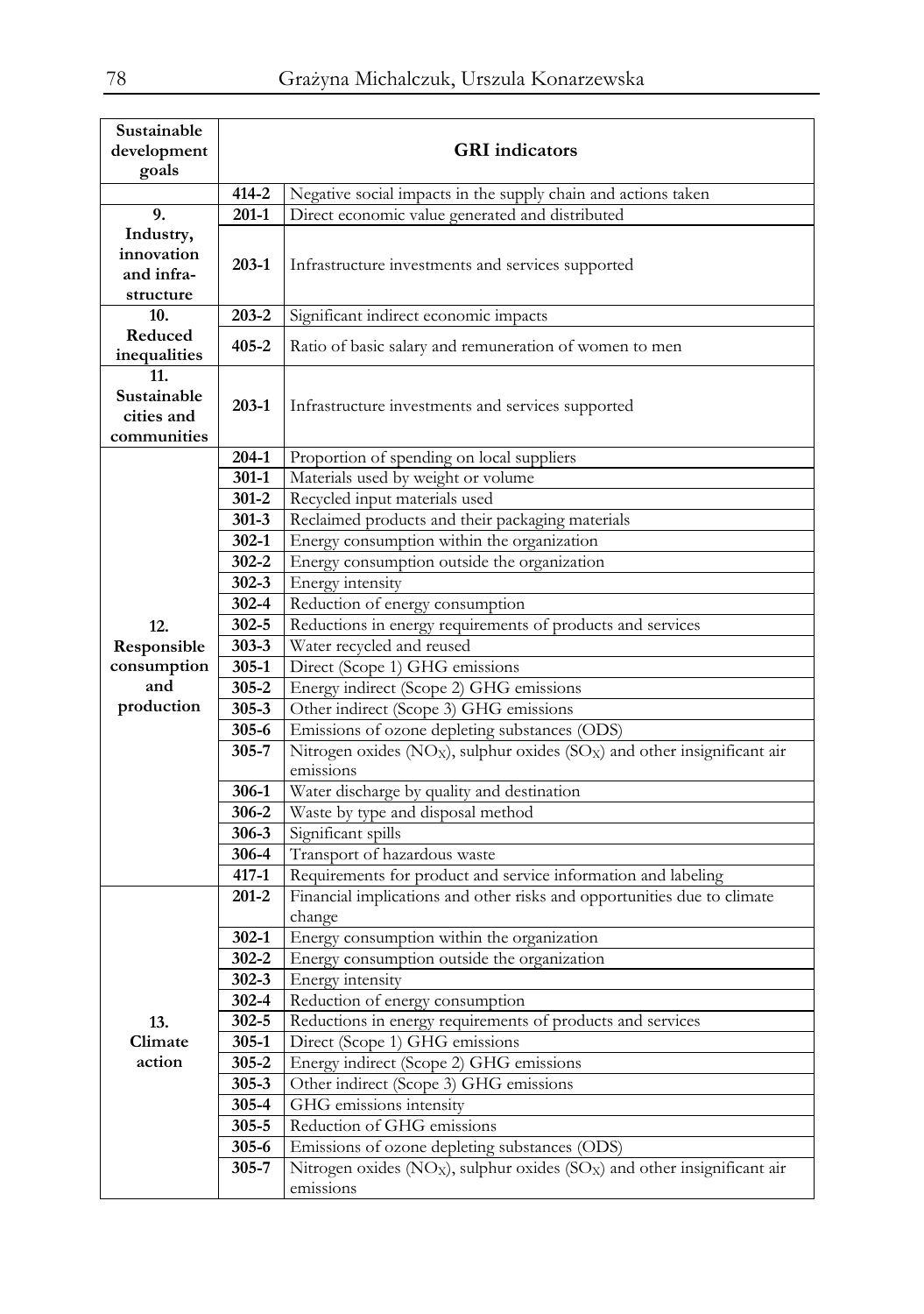| Sustainable<br>development |                    | <b>GRI</b> indicators                                                                             |
|----------------------------|--------------------|---------------------------------------------------------------------------------------------------|
| goals                      |                    |                                                                                                   |
|                            | $304-1$            | Operational sites owned, leased, managed in, or adjacent to, protected                            |
|                            |                    | areas and areas of high biodiversity value outside protected areas                                |
|                            | $304 - 2$          | Significant impacts of activities, products and services on biodiversity                          |
| 14.                        | 304-3              | Habitats protected or restored                                                                    |
|                            | 304-4              | IUCN Red List species and national conservation list species with habitats                        |
|                            | $305 - 1$          | in areas affected by operations                                                                   |
| Life                       | $305 - 2$          | Direct (Scope 1) GHG emissions                                                                    |
| below                      | $305 - 3$          | Energy indirect (Scope 2) GHG emissions<br>Other indirect (Scope 3) GHG emissions                 |
| water                      | 305-4              | GHG emissions intensity                                                                           |
|                            | $305 - 5$          | Reduction of GHG emissions                                                                        |
|                            |                    | Nitrogen oxides (NO <sub>X</sub> ), sulphur oxides (SO <sub>X</sub> ) and other insignificant air |
|                            | 305-7              | emissions                                                                                         |
|                            | 306-1              | Water discharge by quality and destination                                                        |
|                            | $306 - 3$          | Significant spills                                                                                |
|                            | $304-1$            | Operational sites owned, leased, managed in, or adjacent to, protected ar-                        |
|                            |                    | eas and areas of high biodiversity value outside protected areas                                  |
|                            | 304-2              | Significant impacts of activities, products and services on biodiversity                          |
|                            | $304 - 3$          | Habitats protected or restored                                                                    |
|                            | 304-4              | IUCN Red List species and national conservation list species with habitats                        |
|                            |                    | in areas affected by operations                                                                   |
| 15.                        | $305 - 1$          | Direct (Scope 1) GHG emissions                                                                    |
| Life on land               | $305 - 2$          | Energy indirect (Scope 2) GHG emissions                                                           |
|                            | $305 - 3$<br>305-4 | Other indirect (Scope 3) GHG emissions<br>GHG emissions intensity                                 |
|                            | 305-5              | Reduction of GHG emissions                                                                        |
|                            |                    | Nitrogen oxides ( $NOX$ ), sulphur oxides ( $SOX$ ) and other insignificant air                   |
|                            | 305-7              | emissions                                                                                         |
|                            | 306-3              | Significant spills                                                                                |
|                            | 306-5              | Water bodies affected by water discharges and/or runoff                                           |
|                            | 102-16             | Values, principles, standards, and norms of behavior                                              |
|                            | 102-17             | Mechanisms for advice and concerns about ethics                                                   |
|                            | $102 - 21$         | Consulting stakeholders on economic, environmental, and social topics                             |
|                            | 102-22             | Composition of the highest governance body and its committees                                     |
|                            | $102 - 23$         | Chair of the highest governance body                                                              |
|                            | 102-24             | Nominating and selecting the highest governance body                                              |
|                            | 102-25             | Conflicts of interest                                                                             |
| 16.                        | $102 - 29$         | Identifying and managing economic, environmental and social impacts                               |
| Peace, justice             | 102-37             | Stakeholders' involvement in remuneration                                                         |
| and strong                 | $103 - 2$          | The management approach and its components                                                        |
| institutions               | $205 - 1$          | Operations assessed for risks related to corruption                                               |
|                            | 205-2              | Communication and training about anti-corruption policies and procedures                          |
|                            | $205 - 3$          | Confirmed incidents of corruption and actions taken                                               |
|                            | 206-1              | Legal actions for anti-competitive behavior, anti-trust and monopoly<br>practices                 |
|                            | $307 - 1$          | Non-compliance with environmental laws and regulations                                            |
|                            | 406-1              | Incidents of discrimination and corrective actions taken                                          |
|                            | 408-1              | Operations and suppliers at significant risk for incidents of child labor                         |
|                            | $410 - 1$          | Security personnel trained in human rights policies or procedures                                 |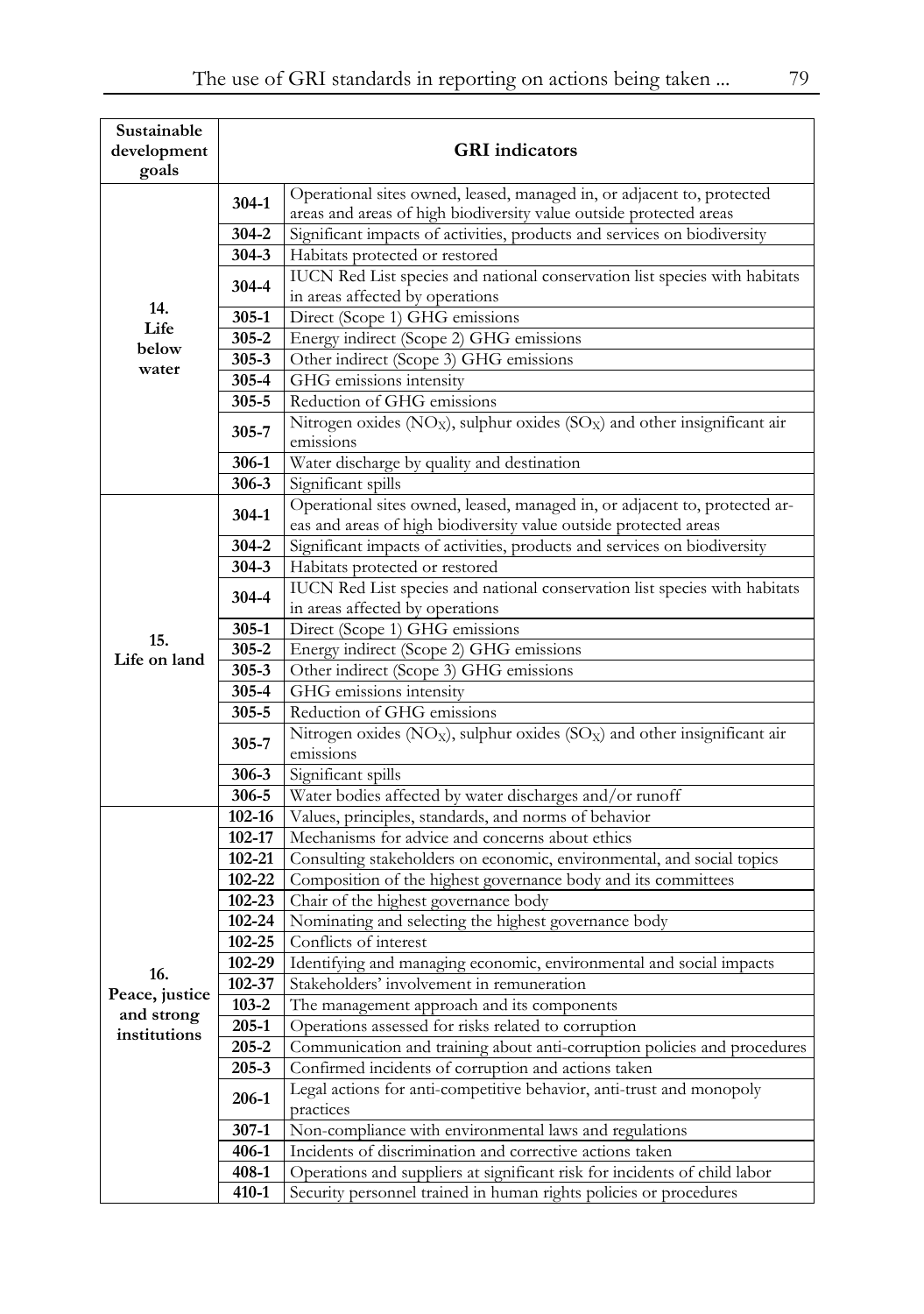| Sustainable<br>development<br>goals  |                                                                            | <b>GRI</b> indicators                                                                            |  |  |  |  |  |  |
|--------------------------------------|----------------------------------------------------------------------------|--------------------------------------------------------------------------------------------------|--|--|--|--|--|--|
|                                      | 414-1                                                                      | New suppliers that were screened using social criteria                                           |  |  |  |  |  |  |
|                                      | $414 - 2$                                                                  | Negative social impacts in the supply chain and actions taken                                    |  |  |  |  |  |  |
|                                      | $415 - 1$                                                                  | Political contributions                                                                          |  |  |  |  |  |  |
|                                      | $416 - 2$                                                                  | Incidence of non-compliance concerning the health and safety impacts of<br>products and services |  |  |  |  |  |  |
|                                      | Requirements for product and service information and labeling<br>$417 - 1$ |                                                                                                  |  |  |  |  |  |  |
|                                      | $417 - 2$                                                                  | Incidents of non-compliance concerning product and service information<br>and labeling           |  |  |  |  |  |  |
|                                      | $418 - 1$                                                                  | Substantiated complaints concerning breaches of consumer privacy and<br>losses of consumer data  |  |  |  |  |  |  |
|                                      | $419 - 1$                                                                  | Non-compliance with laws and regulations in the social and economic area                         |  |  |  |  |  |  |
| 17.<br>Partnerships<br>for the goals | $203 - 2$                                                                  | Significant indirect economic impacts                                                            |  |  |  |  |  |  |

Source: own elaboration on the basis of: [*SDG Compass. Linking the SDGs and GRI…,*  pp. 2-41].

The indicators included in the *SDG Compass* document enable companies not only the selection of the most adequate measures that facilitate informing the stakeholders on the actions taken in order to achieve sustainable development goals. Additionally, they show in what way companies may measure and manage these actions and also place the idea of sustainable development in the centre of the realized business strategies [*SDG Compass. The guide for business …*, p. 2].

More importantly, the purpose of *SDG Compass* is not to burden companies with new reporting frameworks in the area of sustainable development. It is supposed to be a joint platform for analyzing and communicating the interrelated activities while using the previously applied instruments, but in the new way that conforms to the latest Sustainable Development Goals [Global Compact Poland*,* 2016, p. 45].

#### **3. The diagnosis of using the GRI Standards with reference to Sustainable Development Goals**

Presently in Poland more than 80% of non-financial reports are prepared on the basis of the Sustainability Reporting Framework prepared by *Global Reporting Initiative* (GRI). Most frequently the recommendations in the GRI G4 version are used for that purpose. Additionally, it needs emphasizing that some companies decide to prepare reports on the basis of the latest GRI Standards which on 1 July 2018 replaced the GRI G4 guidelines. In comparison with the previous version they are more comprehensible, have better structure and it is easier to apply them [Sikacz, 2017, p. 152]. In the most holistic way they present the economic, social and environmental aspects of the activity and provide information on both the positive and negative impact of an organization in the realization of the concept of sustainable development. The entities using GRI Standards are three companies comprised by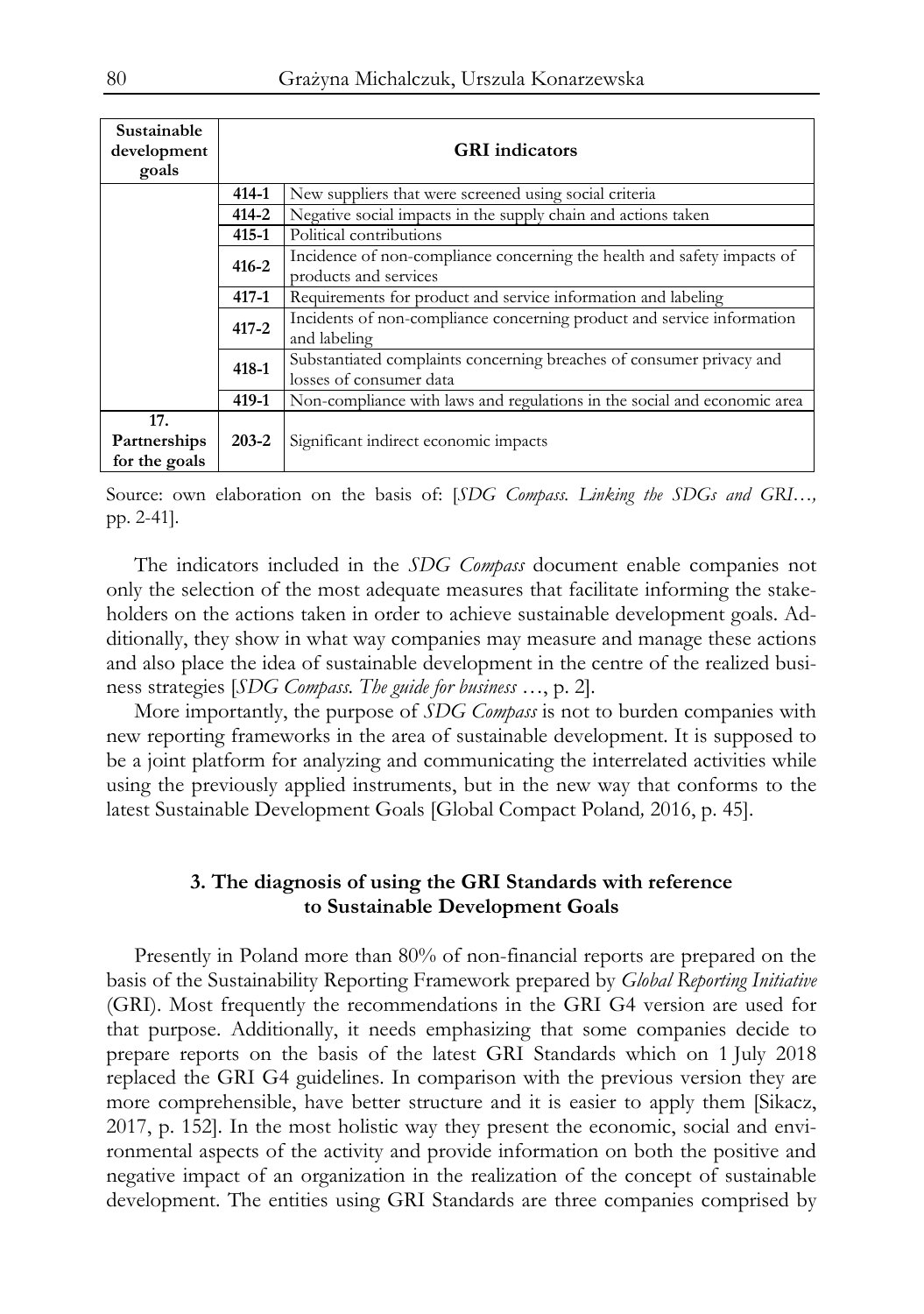the RESPECT index: The Bank Millennium SA, JSW SA and Inter Cars SA (table 2).1

|                                                                           | TABLE 2 |
|---------------------------------------------------------------------------|---------|
| The presence of indicators referring to the Sustanaible Development Goals |         |

| Sustainable<br>Development<br>Goals              | <b>Millennium Bank</b><br>(2017 Financial<br>and Social Report)                                                                                         | <b>JSW</b> (2017)<br>Sustainable<br>Development<br>Report)                        | <b>Inter Cars (Report</b><br>on non-financial<br>information<br>for 2017)                    |
|--------------------------------------------------|---------------------------------------------------------------------------------------------------------------------------------------------------------|-----------------------------------------------------------------------------------|----------------------------------------------------------------------------------------------|
| 1. No poverty                                    | $103 - 2$                                                                                                                                               | 103-2; 413-2                                                                      | 103-2; 202-1                                                                                 |
| 2. Zero hunger                                   | $201-1; 203-1$                                                                                                                                          | $413 - 2$ ;                                                                       | $201 - 1;$                                                                                   |
| 3. Good health<br>and well-being                 | 305-1; 306-2; 403-2                                                                                                                                     | 306-1; 306-2;<br>403-2; 403-3                                                     | $306 - 2$                                                                                    |
| 4. Quality education                             | $404-1$                                                                                                                                                 | $\times$                                                                          | $404-1$                                                                                      |
| 5. Gender equality                               | 103-2; 201-1; 203-1;<br>401-1; 401-3; 404-1;<br>404-3; 405-1; 405-2<br>$406-1$                                                                          | $103-2; 401-1;$<br>$401 - 3$                                                      | 103-2; 201-1; 202-1;<br>401-1; 404-1; 404-3;<br>$406 - 1$                                    |
| 6. Clean water and<br>sanitation                 | 303-1; 306-2                                                                                                                                            | $306-1$ ; 306-2                                                                   | $306 - 2$                                                                                    |
| 7. Affordable and<br>clean energy                | 201-1; 203-1; 302-1; 302-<br>$\overline{4}$                                                                                                             | $302 - 1;$                                                                        | 302-1; 302-3; 302-4                                                                          |
| 8. Decent work and<br>economic growth            | 102-41; 102-8; 103-2;<br>201-1; 202-2; 203-2; 301-<br>1; 302-1; 302-4; 401-1;<br>401-2; 401-3; 403-2; 404-<br>1; 404-2; 404-3; 405-1;<br>$405-2; 406-1$ | $102-41$ ; $102-8$ ;<br>$103 - 2; 302 - 1;$<br>401-3; 402-1;<br>$403-1$ ; $403-2$ | 102-41; 102-8; 103-2;<br>201-1; 202-1; 202-2;<br>302-1; 302-3; 302-4;<br>401-1; 404-1; 404-3 |
| 9. Industry,<br>innovation and<br>infrastructure | $201-1$ ; 203-1                                                                                                                                         | $\times$                                                                          | $201 - 1$                                                                                    |
| 10. Reduced<br>inequalities                      | $405 - 2$                                                                                                                                               | $\times$                                                                          | $\times$                                                                                     |
| 11. Sustainable cities<br>and communities        | $203-1$                                                                                                                                                 | $\times$                                                                          | $\times$                                                                                     |
| 12. Responsible<br>consumption<br>and production | 204-1; 301-1; 302-1; 302-<br>4; 305-1; 306-2 417-1                                                                                                      | $302-1; 306-1;$<br>306-2; 306-3                                                   | 302-1; 302-3; 302-4                                                                          |
| 13. Climate action                               | 302-1; 302-4; 305-1                                                                                                                                     | $302 - 1$                                                                         | 302-1; 302-3; 302-4                                                                          |

 $\overline{a}$ 1 The selection of these entities results not only from the fact that in the process of non-financial reporting they use the latest GRI Standards. Another important reason is that the documents prepared by them include information that presents the activity of these companies in 2017.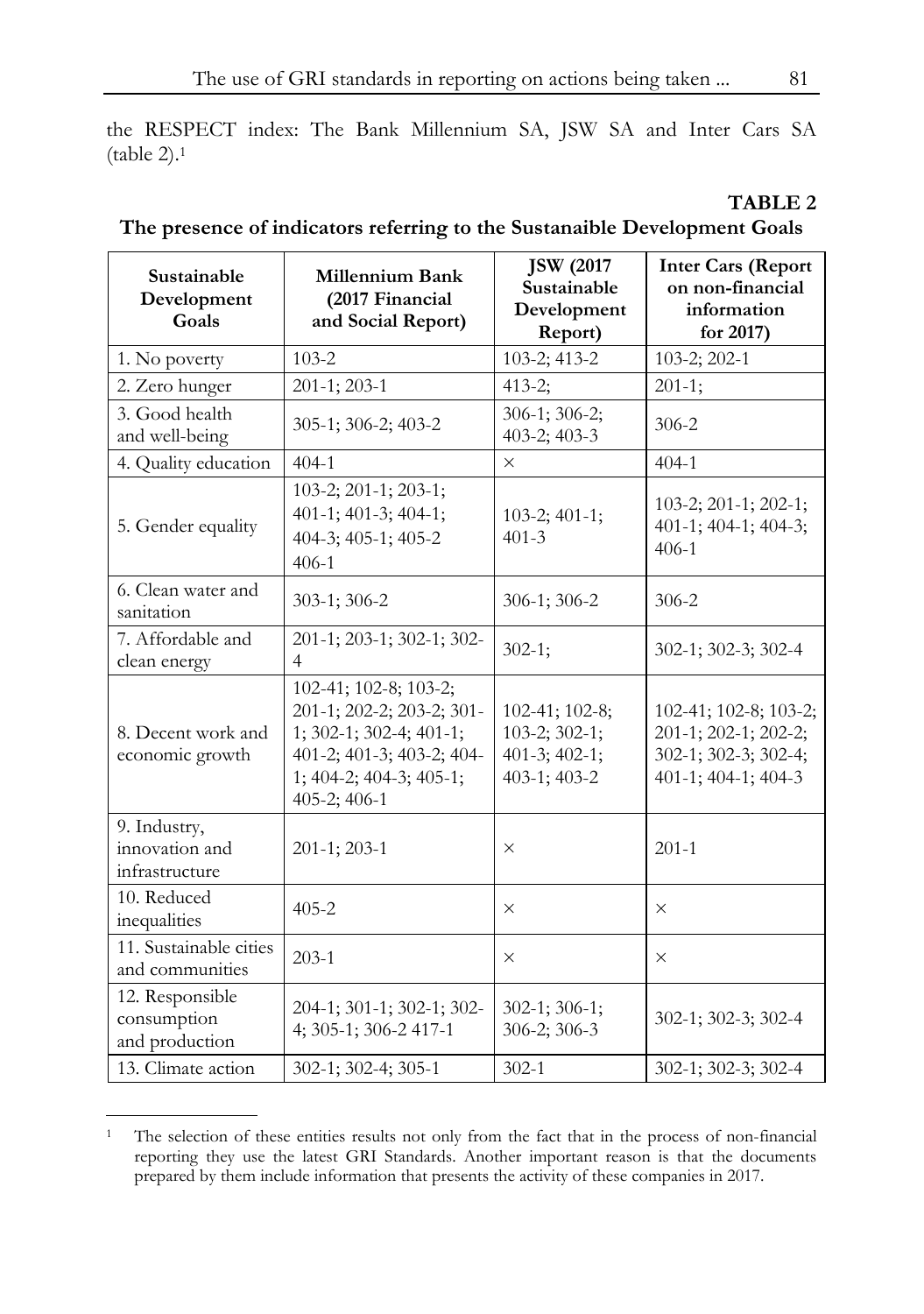| Sustainable<br>Development<br>Goals              | <b>Millennium Bank</b><br>(2017 Financial<br>and Social Report)                                                | <b>JSW</b> (2017)<br>Sustainable<br>Development<br>Report) | <b>Inter Cars (Report</b><br>on non-financial<br>information<br>for $2017$ ) |
|--------------------------------------------------|----------------------------------------------------------------------------------------------------------------|------------------------------------------------------------|------------------------------------------------------------------------------|
| 14. Life below water                             | $305-1$                                                                                                        | $306-1$                                                    | $\times$                                                                     |
| 15. Life on land                                 | $305 - 1$                                                                                                      | $\times$                                                   | $\times$                                                                     |
| 16. Peace, justice<br>and strong<br>institutions | 102-16; 102-17; 102-25;<br>103-2; 205-1; 205-2; 205-<br>$3; 206-1; 307-1; 406-1;$<br>415-1; 417-1; 418-1; 419- | $102-16$ ; $103-2$ ;<br>$205-3$ ; 419-1                    | $102-16$ ; $103-2$ ; $205-3$ ;<br>$206-1:406-1$                              |
| 17. Partnerships<br>for the goals                | $\times$                                                                                                       | $\times$                                                   | $\times$                                                                     |

Source: own elaboration on the basis of: [*Raport finansowy i społeczny*…, 2017; *Raport Zrównoważonego Rozwoju,* 2017; *Sprawozdanie na temat informacji niefinansowych*..., 2017].

The analysis of the contents of the reports in fact does not entitle one to make more general conclusions on the level of reporting companies in terms of the realization of Sustainable Development Goals while using the GRI Standards. However, it presents the general tendencies in this aspect.

The analyzed reports were prepared on the basis of the core conformity level of the presented contents with the framework reporting rules specified in the GRI Standards. It does not compel the companies submitting their reports to reveal all the indicators that refer to Sustainable Development Goals. This fact was reflected in the number of GRI indicators reported by particular companies.

The priority reporting areas include: *Gender equality*, *Decent work and economic growth*, *Responsible consumption and production* as well as *Peace, justice and strong institutions*. The most frequently reported indicators connected with these areas include:

- GRI 102-8: information on employees and other workers,
- GRI 102-16: values, principles, standards, and norms of behavior,
- GRI 102-41: collective bargaining agreements,
- GRI 103-2: the management approach and its components,
- GRI 205-3: confirmed incidents of corruption and actions taken,
- GRI 302-1: energy consumption within the organization,
- GRI 401-1: new employee hires and employee turnover.

In terms of reporting sustainable development companies draw the least attention to such areas as: *Partnerships for the goals*, *Life on land*, *Sustainable cities and communities*, *Reduced inequalities* and *Quality education*. The reason of it may be the fact that not all the Goals must have the same importance from the perspective of particular companies. It depends on the specific character of the branch or on the type of the conducted economic activity. Another reason may lie in the fact that these entities have still not elaborated internal procedures enabling the identification, measurement and reporting of the aspects referring to all the Sustainable Development Goals.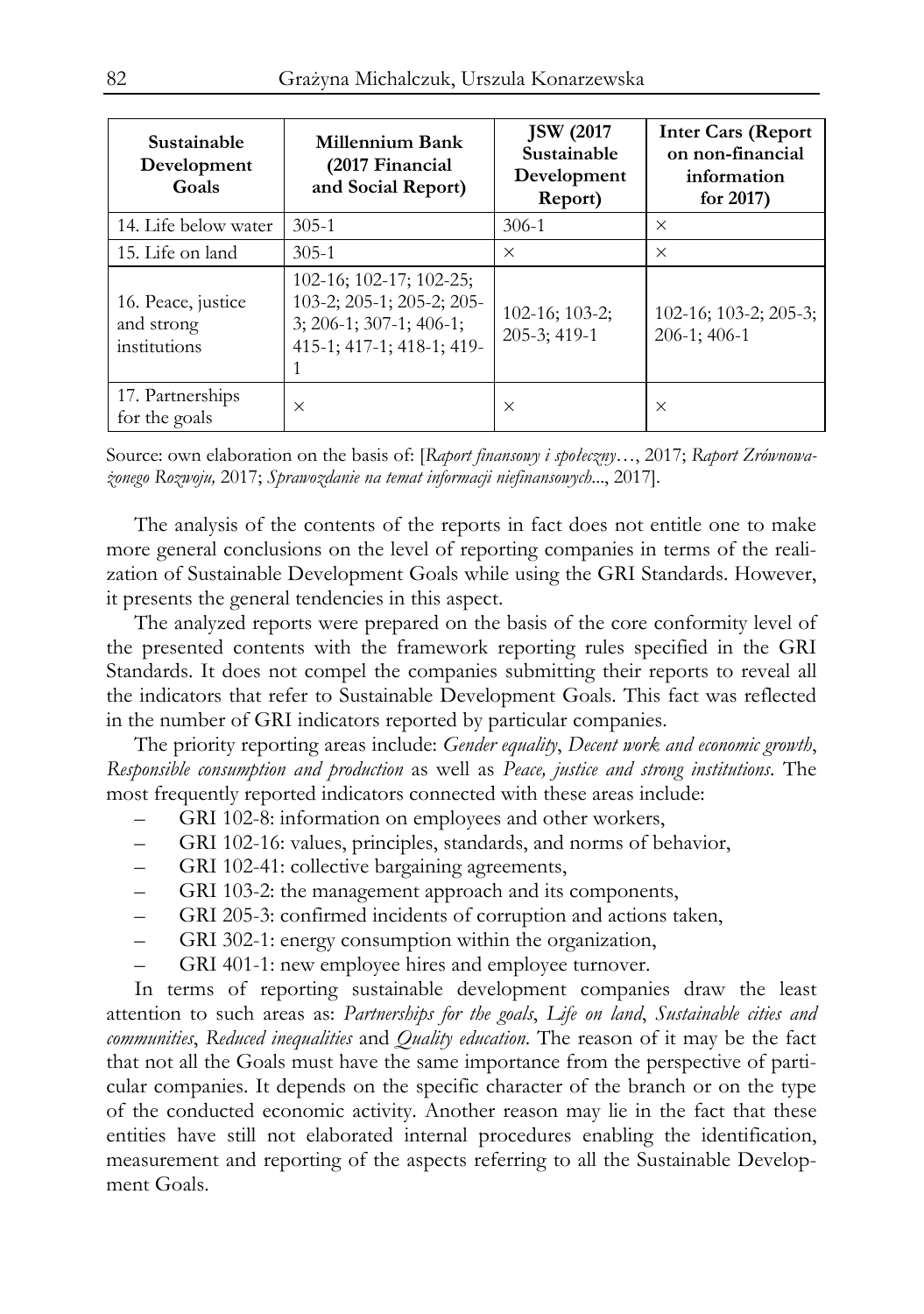Additionally, the conducted analysis shows the diverse scope of information revealed by particular companies. The report prepared by Millennium Bank lacks indicators that refer solely to one Sustainable Development Goal. In case of reports of JSW and Inter Cars it is difficult to find indicators that would be connected with six and five areas specified in Agenda 2030.

Hence one may assume that the analyzed companies to a low degree use the indicators included in which enable measuring and reporting Sustainable Development Goals. It is visible in comparisons of them with other companies from European countries that prepared their non-financial reports for 2017 on the basis of the GRI Standards (table 3).

#### **TABLE 3**

| Com-                                                        | <b>Sustainable Development Goals</b> |                |                |                |     |                  |     |         |                  |                  |                  |    |          |                  |                |    |                  |
|-------------------------------------------------------------|--------------------------------------|----------------|----------------|----------------|-----|------------------|-----|---------|------------------|------------------|------------------|----|----------|------------------|----------------|----|------------------|
| pany                                                        | 1                                    | $\overline{c}$ | 3              | 4              | 5   | 6                | 7   | 8       | $\mathbf{Q}$     | 10               | 11               | 12 | 13       | 14               | 15             | 16 | 17               |
|                                                             |                                      |                |                |                |     |                  |     | Austria |                  |                  |                  |    |          |                  |                |    |                  |
| Palfinger                                                   | 50                                   | 40             | 42             | 50             | 60  | $\theta$         | 71  | 66      | 50               | 50               | $\overline{0}$   | 40 | 69       | 33               | 33             | 69 | 100              |
| <b>AMAG</b><br>Metall                                       | 25                                   | 20             | 33             | 50             | 47  | 36               | 43  | 43      | 50               | $\boldsymbol{0}$ | $\boldsymbol{0}$ | 40 | 39       | 33               | 33             | 23 | $\overline{0}$   |
| Switzerland                                                 |                                      |                |                |                |     |                  |     |         |                  |                  |                  |    |          |                  |                |    |                  |
| Partners<br>Group                                           | $\overline{0}$                       | 40             | $\overline{0}$ | 50             | 33  | $\theta$         | 29  | 20      | 100              | $\overline{0}$   | 100              | 5  | $\theta$ | $\overline{0}$   | $\overline{0}$ | 12 | $\overline{0}$   |
| Swiss<br>Post                                               | 75                                   | 40             | 5              | 50             | 80  | $\overline{0}$   | 86  | 80      | 50               | 50               | $\overline{0}$   | 50 | 100      | 50               | 50             | 50 | $\overline{0}$   |
| Germany                                                     |                                      |                |                |                |     |                  |     |         |                  |                  |                  |    |          |                  |                |    |                  |
| <b>SAP SE</b>                                               | 50                                   | 40             | 67             | 50             | 40  | $\boldsymbol{0}$ | 86  | 60      | 50               | 100              | 100              | 55 | 92       | 50               | 50             | 35 | 100              |
| <b>ZEISS</b><br>Group                                       | 50                                   | 60             | 33             | 50             | 53  | 18               | 57  | 43      | 100              | $\overline{0}$   | 100              | 20 | 46       | 25               | 25             | 62 | $\overline{0}$   |
| Covestro                                                    | 25                                   | 20             | 58             | $\Omega$       | 47  | 27               | 57  | 43      | 50               | $\overline{0}$   | $\overline{0}$   | 50 | 62       | 42               | 42             | 66 | $\boldsymbol{0}$ |
| <b>TAKKT</b><br>AG                                          | 50                                   | 80             | 58             | 100            | 80  | 27               | 74  | 100     | 100              | 100              | 100              | 50 | 69       | 58               | 58             | 96 | $\overline{0}$   |
| <b>BMW</b><br>Group                                         | 50                                   | 60             | 67             | 100            | 87  | $\overline{0}$   | 100 | 77      | 100              | 100              | 100              | 65 | 100      | 50               | 50             | 65 | 100              |
| Wirtscha-<br>ftsbe-<br>triebe<br>Duisburg<br>$- A\ddot{o}R$ | 75                                   | 60             | 58             | 50             | 67  | 27               | 57  | 63      | 50               | 100              | 100              | 50 | 39       | 25               | 25             | 35 | 100              |
|                                                             |                                      |                |                |                |     |                  |     | Spain   |                  |                  |                  |    |          |                  |                |    |                  |
| Enagas<br>S.A.                                              | 75                                   | 60             | 92             | 100            | 80  | 100              | 86  | 74      | 50               | 50               | $\overline{0}$   | 69 | 100      | 100              | 100            | 77 | $\overline{0}$   |
| Accen-<br>ture<br>Spain                                     | 100                                  | 80             | 100            | 100            | 100 | 100              | 100 | 100     | 100              | 100              | 100              | 95 | 100      | 100              | 100            | 81 | 100              |
| Esade<br><b>Business</b>                                    | 25                                   | 20             | 17             | 50             | 40  | 18               | 43  | 40      | 50               | $\overline{0}$   | $\overline{0}$   | 80 | 15       | $\overline{0}$   | $\overline{0}$ | 12 | $\overline{0}$   |
|                                                             |                                      |                |                |                |     |                  |     | Poland  |                  |                  |                  |    |          |                  |                |    |                  |
| Millen-<br>nium<br>Bank                                     | 25                                   | 40             | 25             | 50             | 67  | 18               | 57  | 54      | 100              | 50               | 100              | 35 | 23       | 8                | 8              | 54 | $\overline{0}$   |
| <b>ISW</b>                                                  | 50                                   | 20             | 33             | $\overline{0}$ | 20  | 18               | 14  | 23      | $\boldsymbol{0}$ | $\boldsymbol{0}$ | $\boldsymbol{0}$ | 20 | 7        | 8                | $\overline{0}$ | 15 | $\boldsymbol{0}$ |
| Inter<br>Cars                                               | 50                                   | 20             | 8              | 50             | 47  | 9                | 43  | 34      | 50               | $\boldsymbol{0}$ | $\boldsymbol{0}$ | 15 | 23       | $\boldsymbol{0}$ | $\overline{0}$ | 19 | $\overline{0}$   |
|                                                             |                                      |                |                |                |     |                  |     | Finland |                  |                  |                  |    |          |                  |                |    |                  |
| Tokmani                                                     | 25                                   | 20             | 50             | $\theta$       | 53  | 9                | 43  | 49      | 50               | 50               | $\boldsymbol{0}$ | 40 | 46       | 42               | 42             | 65 | $\theta$         |
| Sato Ovi                                                    | 50                                   | 60             | 42             | 50             | 53  | 18               | 57  | 37      | 100              | 50               | $\overline{0}$   | 35 | 46       | 33               | 33             | 42 | $\overline{0}$   |

## **The levels of using GRI indicators connected with Sustainable Development Goals (%)**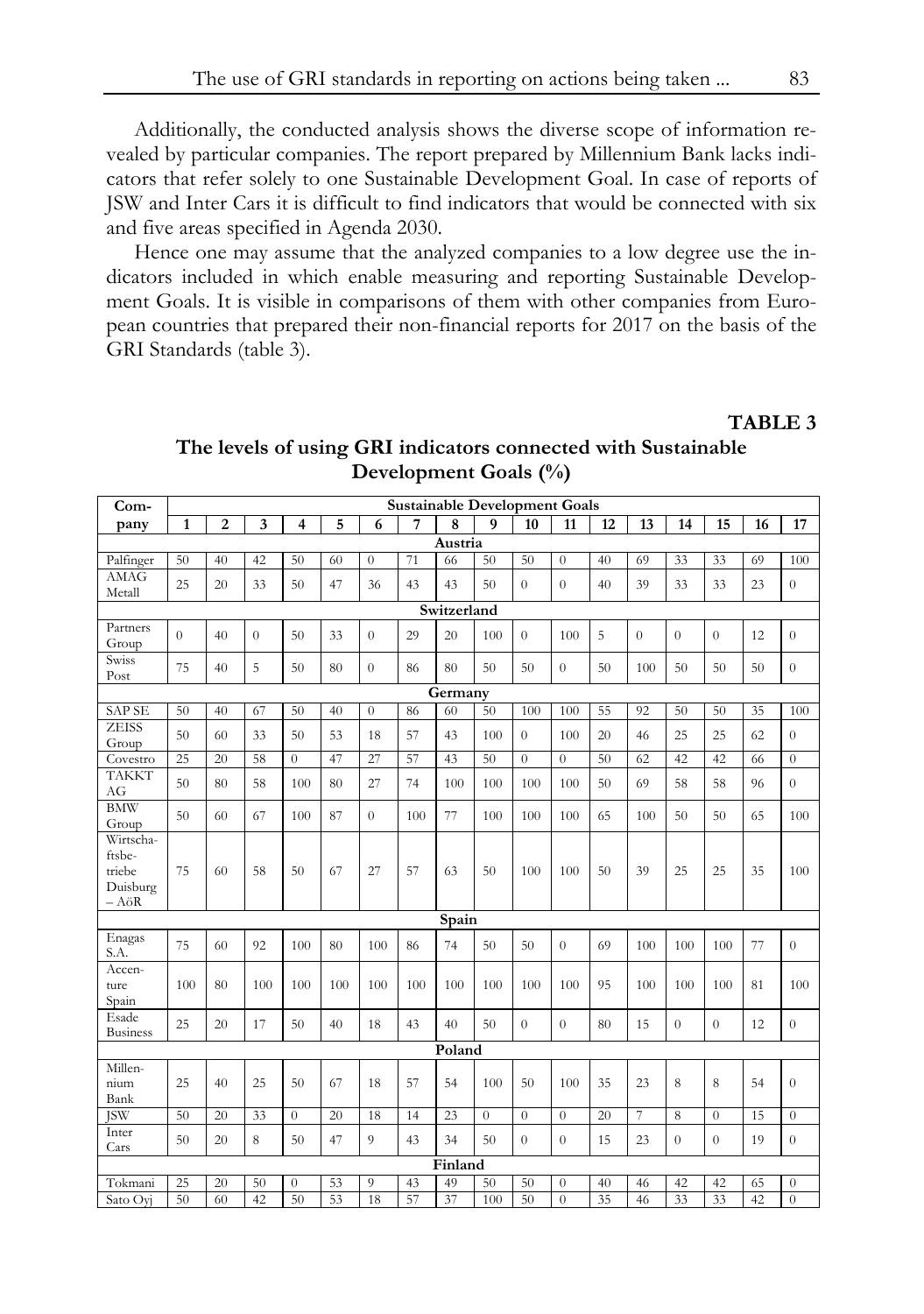| $Com-$                 | <b>Sustainable Development Goals</b> |    |     |     |    |          |     |    |     |     |          |    |     |     |     |    |          |
|------------------------|--------------------------------------|----|-----|-----|----|----------|-----|----|-----|-----|----------|----|-----|-----|-----|----|----------|
| pany                   |                                      | ി  |     |     | 5  | 0        |     | Ω  |     | 10  | 11       | 12 | 13  | 14  | 15  | 16 | 17       |
| Citycon                | 50                                   | 20 | 67  | 50  | 60 | 46       | 57  | 49 | 50  | 50  | $\theta$ | 45 | 62  | 50  | 50  | 81 | $\theta$ |
|                        | <b>Great Britain</b>                 |    |     |     |    |          |     |    |     |     |          |    |     |     |     |    |          |
| Grainger<br><b>PLC</b> | 75                                   | 80 | 42  | 100 | 60 | $\theta$ | 100 | 43 | 100 | 50  | 100      | 40 | 85  | 42  | 42  | 43 | 100      |
| Conva-<br>Tec          | $\Omega$                             | 20 | 50  | 50  | 47 | 36       | 71  | 46 | 50  | 50  | $\theta$ | 55 | 69  | 33  | 33  | 77 | 0        |
|                        | The Netherlands                      |    |     |     |    |          |     |    |     |     |          |    |     |     |     |    |          |
| <b>DSM</b>             | 75                                   | 80 | 100 | 100 | 93 | 100      | 86  | 86 | 100 | 100 | 100      | 95 | 92  | 100 | 100 | 73 | 100      |
| <b>ING</b><br>Group    | 25                                   | 60 | 42  | 50  | 40 | $\Omega$ | 100 | 31 | 100 | 100 | 100      | 45 | 100 | 50  | 50  | 46 | 100      |

Source: own elaboration on the basis of: [*GRI Sustainability Disclosure Database…*; *Raport finansowy i społeczny*…, 2017; *Raport Zrównoważonego Rozwoju,…,* 2017*; Sprawozdanie na temat informacji niefinansowych*...., 2017].

The presented companies are characterized by diverse level of using GRI indicators referring to certain Sustainable Development Goals which may be observed while making comparison both between particular countries and inside those countries. Despite these differences the conducted analysis enables the indication of countries that are most characteristic in this aspect, i.e.: the Netherlands, Spain and Germany.

The comparison of Polish companies with the companies from other European countries is not favorable in this aspect. One may observe that only in the report prepared by Millennium Bank the level of using GRI indicators that coincide with particular Sustainable Development Goals may be compared with the results achieved by most entities from other countries. An entirely different situation regards other analyzed Polish companies. It results from the fact that JSW and Inter Cars are the only entities (apart from AMAG Metall from Austria) where the degree of using GRI indicators with regards to each among 17 Sustainable Development Goals was not higher than 50%. It can be somehow justified by the fact that the reports for 2017 are the first documents of this type that were prepared by both companies.

On the basis of the prepared analysis one may observe that while it is difficult to point at the priority Sustainable Development Goals that would be mutual for the companies from all the analyzed countries, there is no problem with specifying the areas to which entities attach least importance. They concern mostly the same issues that are overlooked also by Polish companies (*Partnerships for the goals*, *Sustainable cities and communities*, *Clean water and sanitation*, as well as *Reduced inequalities*).

#### **4. Conclusions**

The realization of Sustainable Development Goals requires a number of actions to be taken by companies. However, in the times of the information society it is not satisfactory. What is crucial as well is the measurement and submitting of data connected with it. It enables the limitation of the information asymmetry on the market, whereas from the perspective of companies it creates the possibility to assess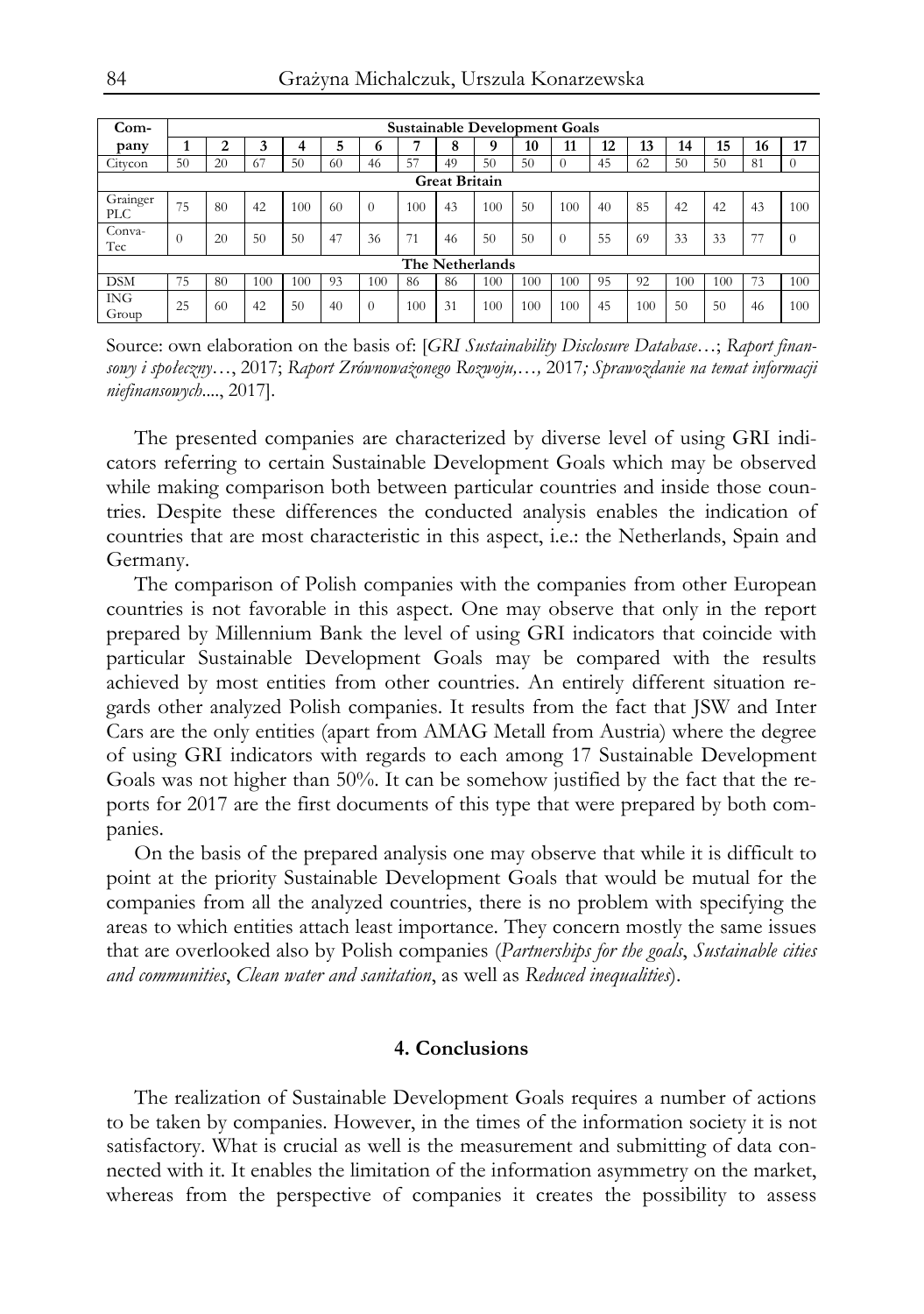whether the undertaken activities constitute the reflection of major economic, environmental and social impacts.

Communication on the activities of companies in the sphere of sustainable development takes place mainly in the form of non-financial reporting. Since these reports are not regulated by regulations they differ from one another not only in terms of the scope, but also as regards the quality and transparency. Companies prepare reports using their own principles regarding reporting or they use the national, EU or international guidelines/standards. Therefore, large importance is attached to the creation of credible frameworks for reporting on the issues related to sustainable development that would be on a global scale and would guarantee the consistency of languages and indicators. In this aspect a particular role may be played by the latest GRI Standards – Standards of Reporting on Sustainable Development that constitute a reliable instrument for a large group of stakeholders. The new format of GRI Standards will enable the introduction of further changes resulting from dynamic development in the sphere of reporting on sustainable development by means of:

- updating individual standards from particular spheres where necessary,
- introducing clear distinction between requirements, recommendations and guidelines, which will enable easier implementation of Standards,
- improving the quality of the technical contents of Standards in order to eliminate ambiguity and contradictory interpretations for the reporting entities and for information recipients.

Undoubtedly, basing non-financial reports on GRI Standards will improve their reliability. They will be also more strategic and concentrated as well as easier to interpret for the interested groups of stakeholders.

#### **References**

- Anam L., 2013, *Zasady raportowania podstawa prawidłowego sporządzania raportów*, [w:] *Wspólna odpowiedzialność. Rola raportowania społecznego*, Ćwik N. (red.), Forum Odpowiedzialnego Biznesu, Warszawa.
- *Business Strategy for Sustainable Development: Leadership and Accountability for the 90s,* 1992, IISD, WBCSD Deloitte&Touche, Winnipeg.
- Gadomska-Lila K., Wasilewicz J., 2016, *Zrównoważony rozwój i społeczna odpowiedzialność z perspektywy biznesowej*, "Studia i Prace WNEIZ US", nr 46/1, DOI: 10.18276/  $\sin 2016.46/1 - 23.$
- Global Compact Poland, 2016, *Global Compact Yearbook 2016/2017. Sustainable development goals for Poland*, http://ungc.org.pl/wp-content/uploads/2016/11/GCYB \_2016\_all\_small-1.pdf [date of entry: 11.04.2018].
- Global Reporting Intitiative, 2011, *Sustainability Reporting Guidelines. Version 3.1*, https://www.globalreporting.org/resourcelibrary/G3.1-Guidelines-Incl-Technical-Protocol.pdf [date of entry: 15.03.2018].